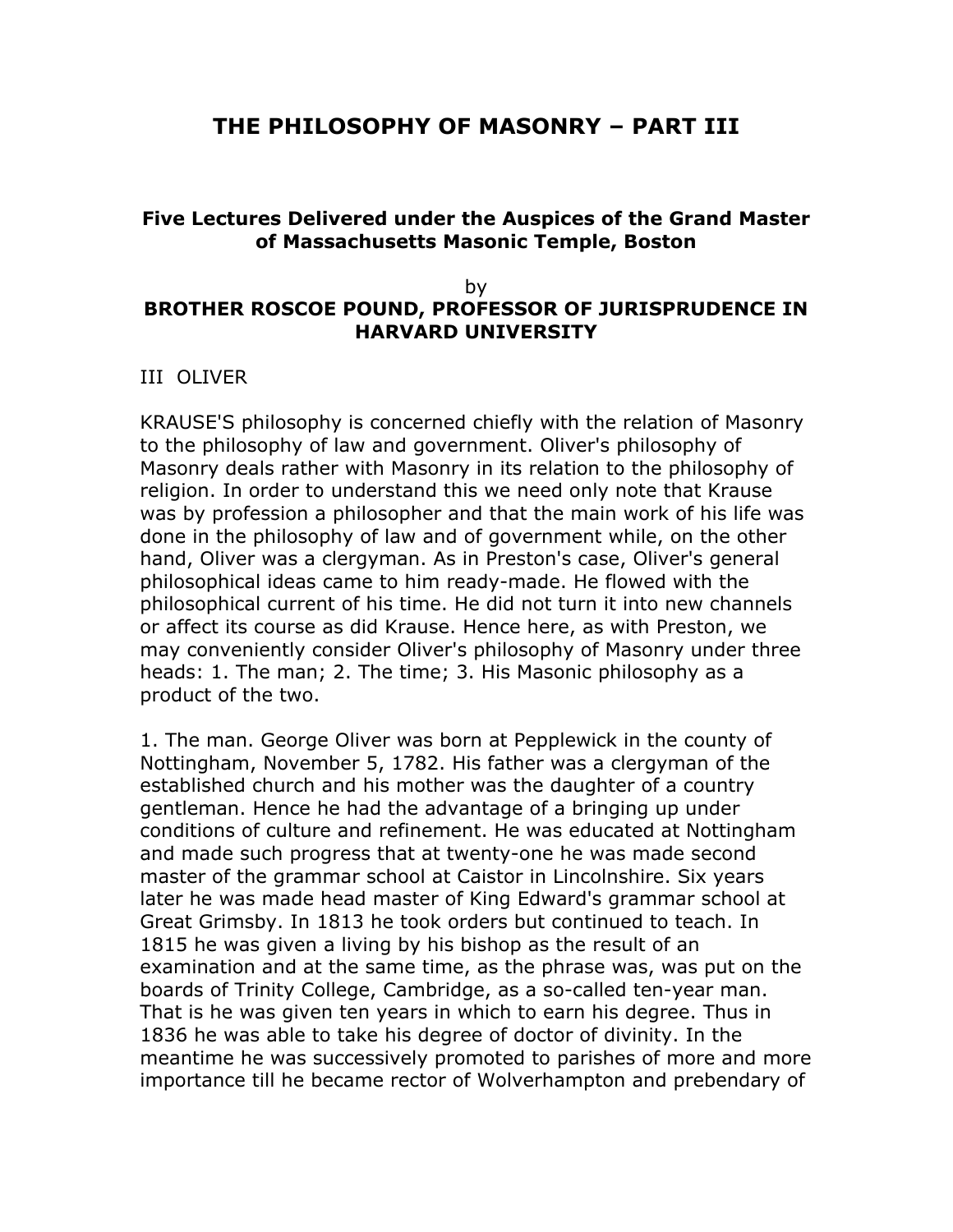the collegiate church. In 1846 the lord chancellor gave him an easier and more lucrative living. He died in 1866 at the age of eighty four.

Beginning in 1811 Oliver was a diligent student of and a prolific writer upon antiquities, particularly ecclesiastical antiquities and his writings soon brought him a high reputation as an antiquary. It is worth while to give a list of the more important of these books since taken in connection with the long list of his Masonic writings it will afford some idea of his diligence and activity. I give only those which have been considered the more important.

1. History and Antiquities of the Collegiate Church of Beverley. 2. History and Antiquities of the Collegiate Church of Wolverhampton. 3. History of the Conventual Church of Grimsby. 4. Monumental Antiquities of Grimsby. 5. History of the Guild of the Holy Trinity, Sleaford. 6. Druidical Remains near Lincoln. 7. Guide to the Druidical Temple at Nottingham 8. Remains of the Ancient Britons between Lincoln and Sleaford.

To these must be added a great mass of papers and notes on antiquarian matters published between 1811 and 1866. And be it remembered the author was, while most of these were writing, a teacher studying during his leisure hours in preparation for orders and later for his degree and when the remainder were written was rector of an important parish, a magistrate, a surrogate for the bishopric of Lincoln and a steward of the clerical fund for his diocese. This sounds like one man's work and a good measure at that. To it, however, we have to add a Masonic literary career even more fruitful and more enduring in its results.

Oliver was made a Mason at the age of nineteen. This statement, startling to the modern Masonic ear, requires explanation. As Masonic usage then stood a "lewis," that is the son of a Mason, might be initiated by dispensation before he came of age. The privileges of a lewis have never been defined clearly. He was supposed to have a right of initiation in precedence over all other candidates. Also in England and France he was supposed to have the right to be initiated at an earlier age, namely eighteen. The constitutions are silent on this point but the traditional custom was to grant a dispensation in the case of a lewis after that age. It is hard to say how far this usage has ever obtained in America. At present it is not recognized. But there is evidence that it obtained in the eighteenth century as, for example, in the case of George Washington who was initiated at the age of twenty. At any rate Oliver became a Mason in this way at the age of nineteen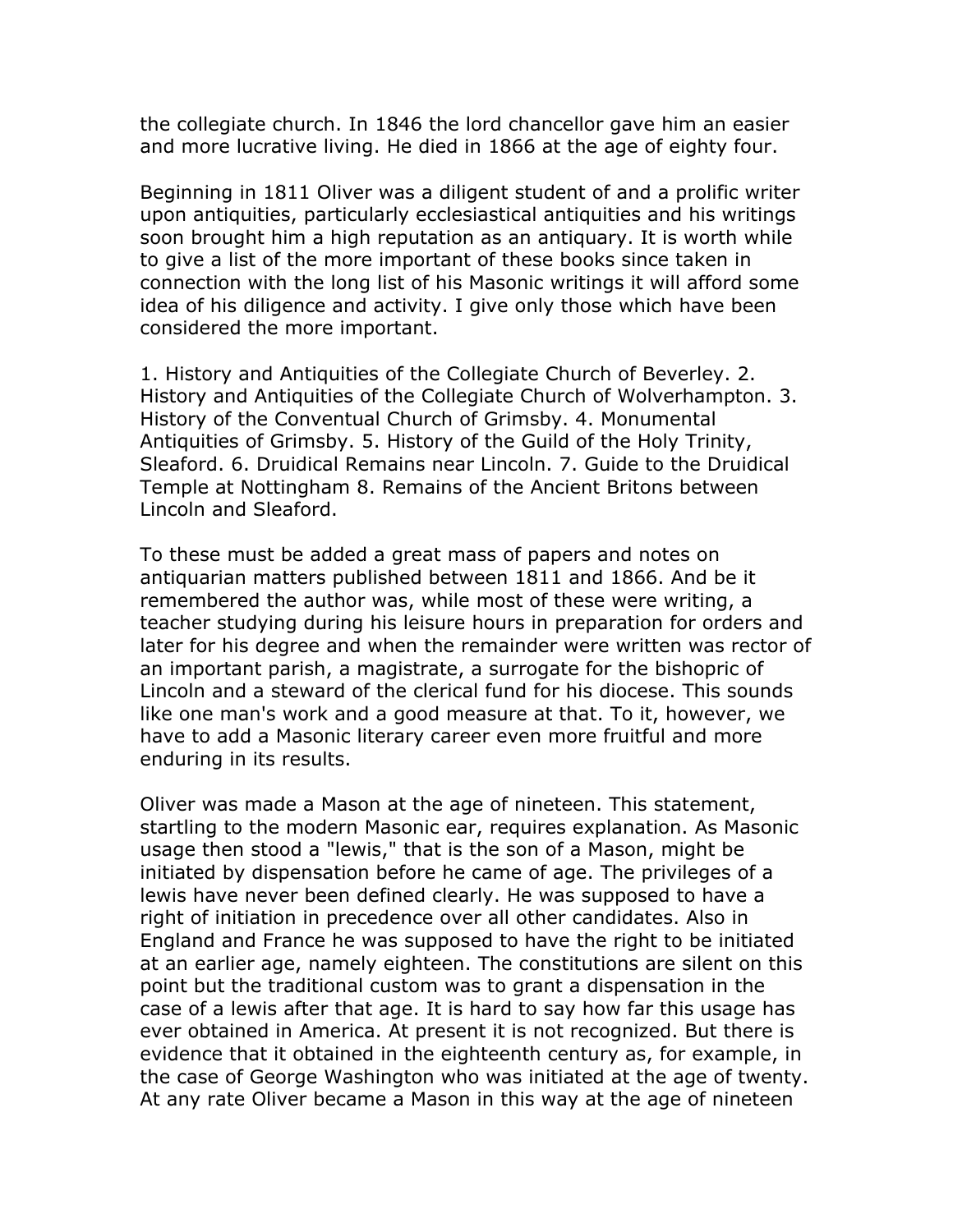being initiated by his father in St. Peters Lodge at Peterborough in 1801.

Oliver's father was a zealous and well-informed Mason and a ritualist of the literal school, that is of the type who regard literal expertness in ritual as the unum necessarium in Masonry. Accordingly Oliver was thoroughly trained on this side--which indeed is indispensable not only to Masonic advancement but, I suspect, to Masonic scholarship--and as a result of his thorough knowledge of the work and his tireless activity his rise in the Craft was rapid.

In 1809 Oliver established a lodge at Grimsby where he was the master of the grammar school and chiefly by his exertions the lodge became strong and prosperous. He was master of that lodge fourteen years. Thence successively he became Provincial Grand Steward (1813); Grand Chaplain (1816); and Deputy Grand Master of Lincolnshire (1832). The latter office he held for eight years. It should be remembered that the post of Provincial Grand Master was reserved in England for the nobility. It is interesting to know in passing that the Grand Lodge of Massachusetts gave him the honorary title of Past Deputy Grand Master.

The list of Oliver's Masonic writings is very long. He is the most prolific of Masonic authors and on the whole has had the widest influence. He began by publishing a number of Masonic sermons but presently as one may suspect by way of revolt from the mechanical ritualistic Masonry to which, as it were, he had been bred he turned his attention to the history and subsequently to the philosophy of the Craft.

His first historical work is the well-known "Antiquities of Free Masonry: comprising illustrations of the five grand periods of Masonry from the creation of the world to the dedication of King Solomon's temple." This was published in 1823.

Then followed in order:

2. The Star in the East, his first philosophical work, designed to show the relation of Masonry to religion.

3. Signs and Symbols, an exposition of the history and significance of all the Masonic symbols then recognized.

4. History of Initiation, twelve lectures on the ancient mysteries in which Oliver sought to trace Masonic initiation and ancient systems of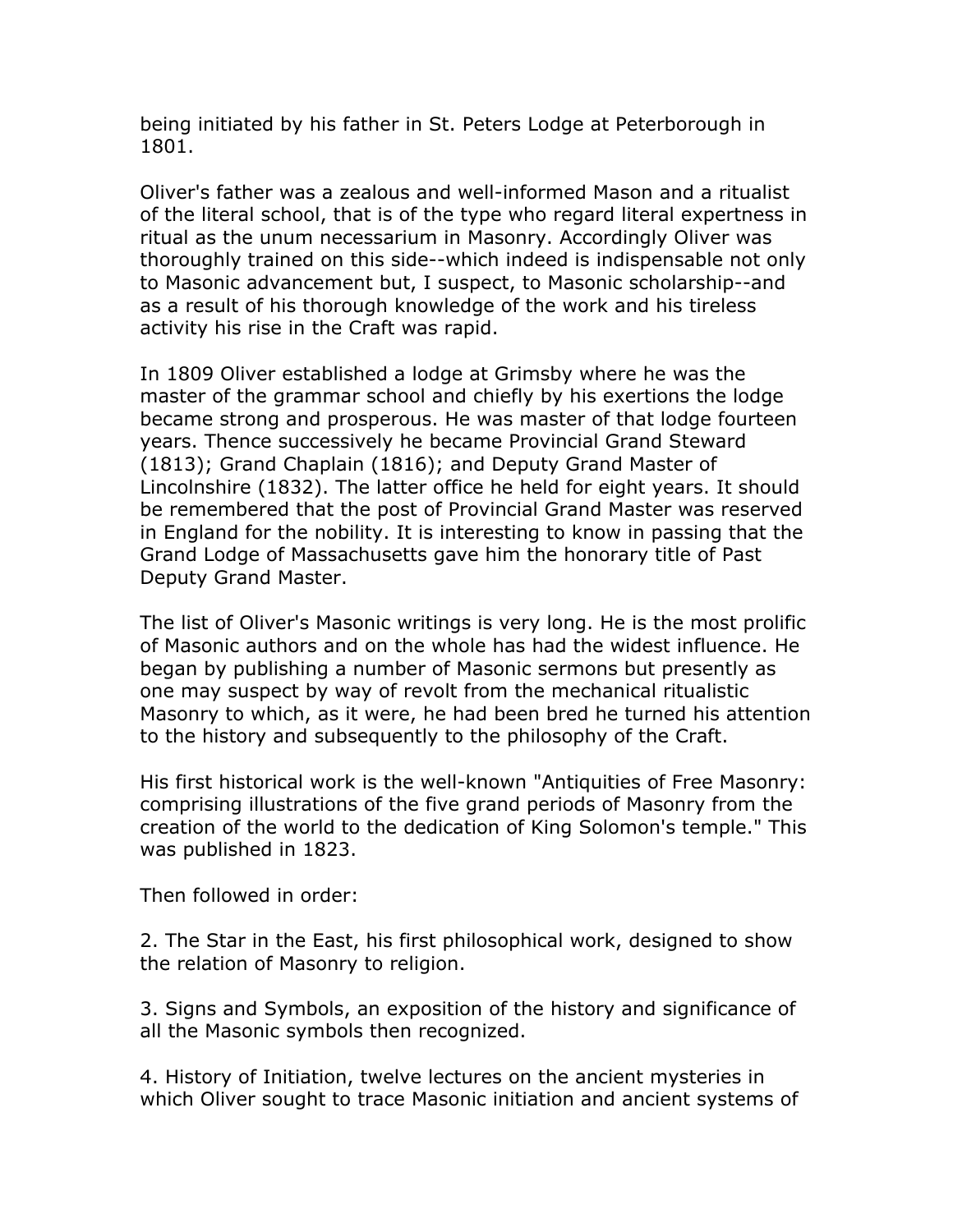initiation to a common origin; a matter with respect to which recent anthropological and sociological studies of primitive secret societies indicate that he may have hit the truth much more nearly than we had been supposing of late.

5. The Theocratic Philosophy of Masonry, a further development of his ideas as to the relation of Masonry to religion.

6. A History of Free Masonry from 1829 to 1840, intended as an appendix to Preston's Illustrations of Masonry which he had edited in 1829.

7. Historical Landmarks and Other Evidences of Masonry Explained, by far his greatest work, a monument of wide reading and laborous research.

8. Revelations of a Square, a bit of Masonic fiction.

9. The Golden Remains of the Early Masonic Writers, an elaborate compilation in five volumes.

10. The Symbol of Glory, his best discussion of the object and purpose of Masonry.

11. A Mirror for the Johannite Masons, in which he discusses the dedication of lodges and the two Sts. John.

12. The Origin and Insignia of the Royal Arch Degree.

13. A Dictionary of Symbolic Masonry, the first of a long line of such dictionaries.

14. Institutes of Masonic Jurisprudence.

He also published a "Book of the Lodge," a sort of ritualistic manual similar to the monitors or manuals so well known today. Likewise he was a constant contributor to English and even to American Masonic periodicals.

Probably no one not by profession a writer can show such a list, bearing in mind how many of the foregoing are books of the first order in their class.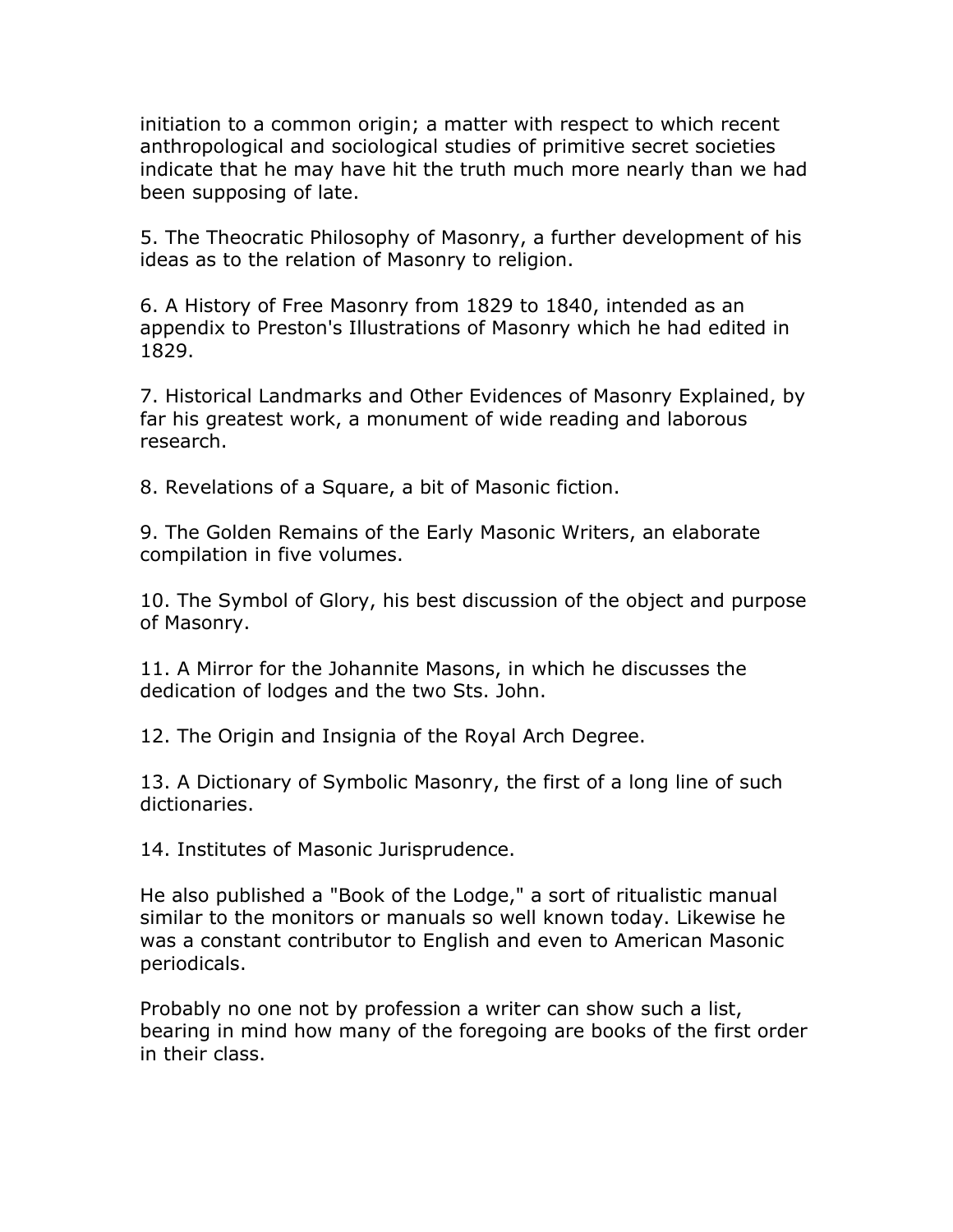Unhappily Oliver's views of Masonic law were not in accord with those which prevailed in England in 1840. In consequence when in that year Dr. Crucefix, one of the most distinguished of nineteenth-century English Masons, was suspended by the Grand Lodge and retired from Masonic activity Oliver also incurred the displeasure of the authorities by claiming the right, though a Provincial Deputy Grand Master, to take part in a public demonstration in honor of Crucefix in which a large number of prominent Masons joined. This led to his losing his office by the action of the Provincial Grand Master and to his withdrawing from active connection with the Craft. But English Masons soon came to see the soundness of Oliver's views as to the independence which Masonry must allow to the individual in his belief and opinion as to what is Masonic law. Accordingly four years later nearly all the Masons in the kingdom joined in subscribing for a presentation of plate to Oliver in recognition of his great services to the Craft. But justice was not done to Oliver as it was to Preston possibly because Oliver was not the type of man to urge it for himself as Preston would have done. In consequence Oliver was out of touch with active Masonic work for the last twenty two years of his life. That this was in no way due to improper obstinacy on his part is, I think, manifest from merely looking at his portrait--which radiates benevolence and amiability. Moreover all accounts of his personality agree with the impression one gets from the portrait. All accounts bear witness to his lovableness, his geniality, his charitableness and his readiness to oblige. All who have written of him testify that he was in the highest degree unassuming, unaffected and easy of approach. That such men as Krause and Oliver should suffer from the jealousies which greater knowledge seems to engender in those who regard ability to recite the ritual with microscopic fidelity as the sum of Masonry is not wholly to be wondered at. The breadth which such knowledge inevitably brings about threatens the very foundations of the literalism which the strongest men in our lodges have been taught or have taught themselves is the essence of the institution. But it is strange and is an unhappy commentary upon human nature that the arrogant, ambitious Preston could at length obtain justice which was denied to Krause and to Oliver.

Summing up Oliver's personality, everything confirms the impression which one derives from the portrait. He was a warm-hearted man, of zealous antiquarian enthusiasm, of deep faith and of thoroughgoing religious convictions. We must remember each of these traits when we come to consider his philosophy of Masonry. So much for the man.

Now for the time.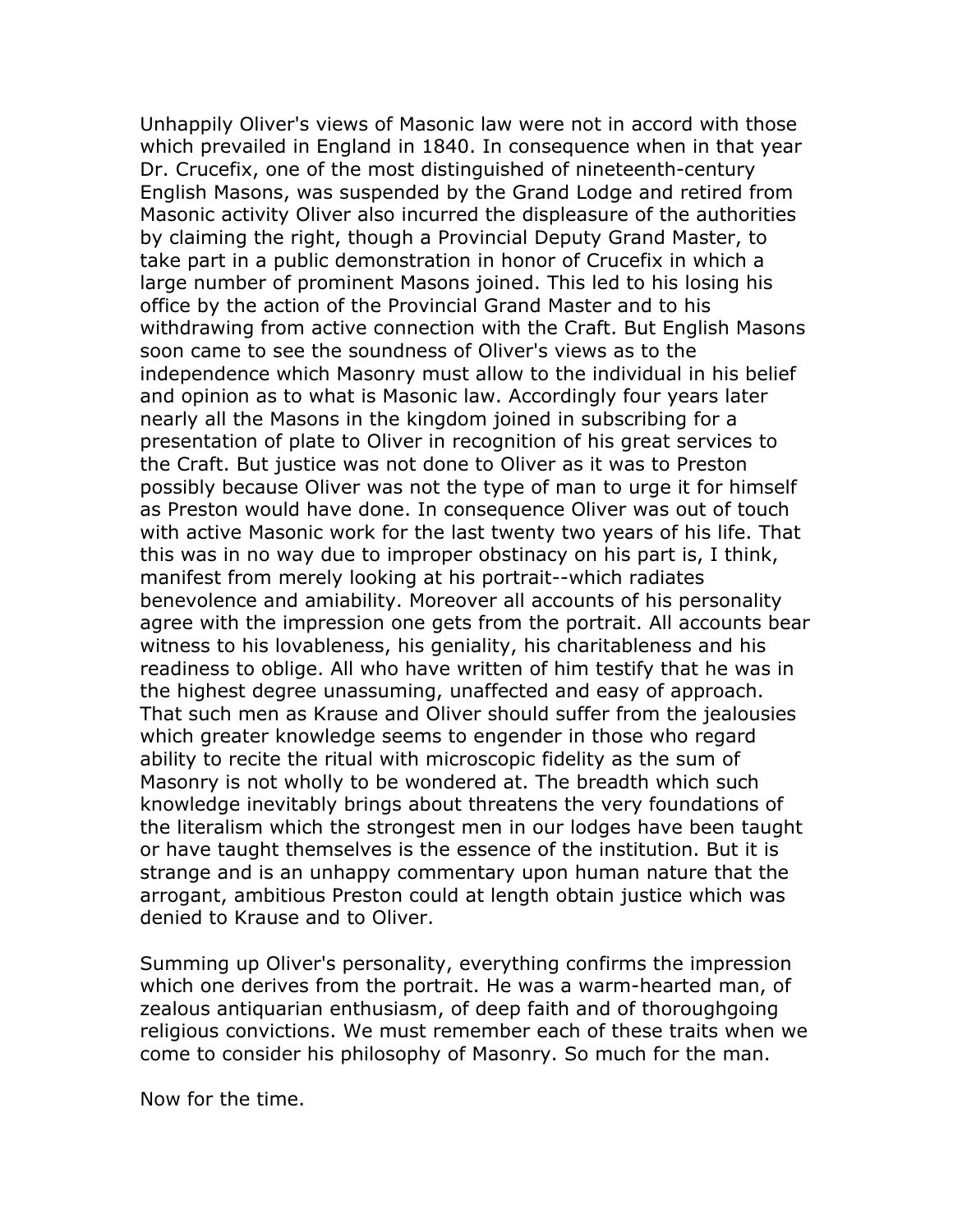The dominant philosophy everywhere when Oliver wrote was what is known as romanticism. In England, which at this period was still primarily taken up with religious rather than with philosophical or scientific questions, romanticism was especially strong. Thinkers of the generation after Kant objected to his critical philosophy on the ground that it lacked vitality. They asserted that the living unity of the spirit was violated by his analyzings and distinguishings. They pointed to religious faith on the one hand and to artistic conception and creation on the other hand as methods which unlike the critical philosophy did full justice to life. In other words the age of reason in which Preston wrought and wrote was over and for a season at least men ceased to expect all things of reason, intellect and knowledge and began to expect all things of what they called spirit. The younger thinkers especially were filled with enthusiasm at this idea of deducing all things from spirit and did not see that they were simply seeking for a new philosopher's stone. They expected through the idea of the spirit to establish a complete unity of all things, to break down the existing separation between science, religion and art and to reconcile all discords. Such an idea of knowledge rightly may be called romantic. It stands before us sublime and distant. It rouses our enthusiasm or our zeal to achieve it, and influences us by its exaltation rather than by any prospect which it affords us of clear and sober realization. That a whole generation should have been content to put its ideal of knowledge in this form seems difficult to explain even by reaction from the over-rationalism of the preceding century. Probably the general upheaval brought about by the French Revolution must be taken into account and the golden age of poetry which accompanied this philosophical movement must not be overlooked. Indeed the connection between the romantic philosophers, the romantic poets and the romantic musicians is very close. It is not an accident that what I may fairly call romantic Masonry appears at the same time. This will be manifest especially when I come to speak of Oliver's views as to the relation of Masonry to religion.

One of the most representative of the German romantic philosophers argued that all separation between poetry, philosophy and religion was superficial and arbitrary. He argued that while the poet regards philosophy as an expounding of the poetry of life which is to be found in all things, the philosopher regards poetry as a pictorial form, perceived intuitively, of the thought which moves in all things. But, he said, religion is a phase of the same quest for unity. Let me quote his words since they bear strongly upon Oliver's views: "If it is allowed that the task of thought is to show us the unity of all things, can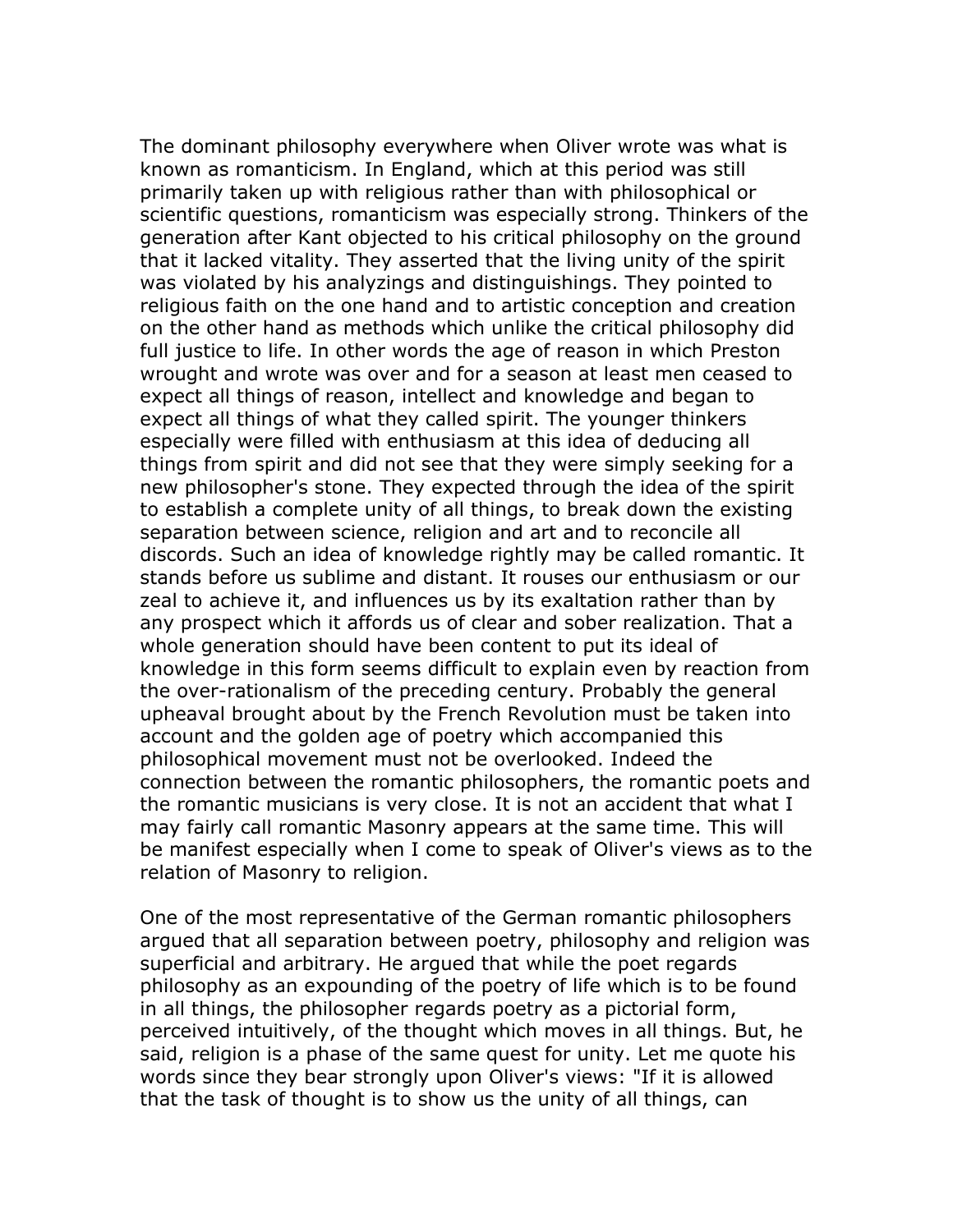philosophical endeavor differ in its essence from the religious yearning which likewise seeks to transcend the oppositions and unrest of life?"

This romantic philosophy came into England chiefly through the poet Samuel Taylor Coleridge (1772-1834) who wrote while Oliver's chief literary activities were in progress and died about six years before the most important and significant of Oliver's writings. The relation of the one to the other is so clear that a moment's digression as to Coleridge is necessary.

In his youth Coleridge tells us he had been a disciple of the eighteenth-century rationalists. But he was repelled by the attempt, so characteristic of the eighteenth century, to reduce mental phenomena to elementary functions by means of analysis and to discover mechanical laws for all consciousness. If this could be done, he said, it would destroy the unity and activity of the mind. At this time he came in contact with the German romantic philosophy and turned in the new direction. Indeed he was a romanticist by nature. He revelled, it has been said, in ideas of the absolute in which the differences and oppositions of the finite world blended and disappeared. He was a poet and a preacher rather than a thinker and rarely got beyond intuition and prophecy. Hence there is more than a little truth in the saying of one of his critics that he led his generation through moonshine to orthodoxy and to a more pronounced orthodoxy than had formerly obtained. It is said that the Anglo-Catholic or Puseyite movement of the nineteenth century, which carried Newman and so many other English scholars into the church of Rome, was a result of Coleridge's ideas.

What, then, were the characteristics of the philosophy of the time and place in which Oliver wrote ?

1. Speculation and imagination were the chief organs of thought. The poetic passed for the only real. Enthusiasm passed for scholarship.

2. Reason abdicated for a season. Conviction, intuition and faith were regarded as justifying themselves.

3. In the same way tradition became something which justified itself. This is seen particularly in the so-called Oxford movement and the Catholic reaction in England. It is seen also in the position of the time as to the English constitution which Dickens has satirized in the person of Mr. Podsnap.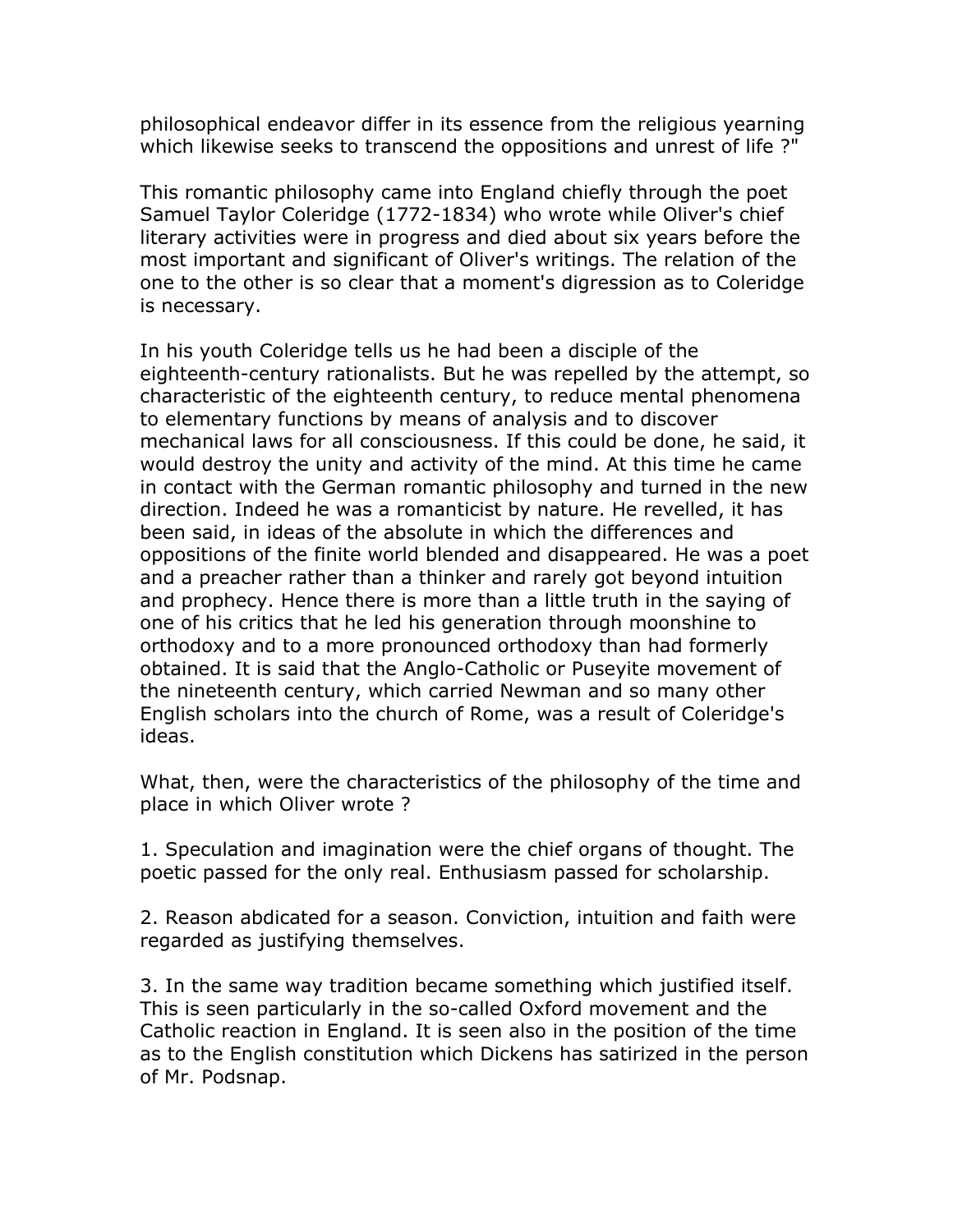4. Reconciliation of Christianity with philosophy became a recognized problem. For example, Coleridge took this for his chief work.

 All of these features may be seen in Oliver's Masonic writings. The defects of his historical writing, for example, which have utterly debased popular Masonic history are the defects of a romanticist. A warm imagination and speculative enthusiasm carried him away. In common with his philosophical teachers he had thrown off the critical method and had lost the faculty of discriminating accurately between what had been and what he would like to believe had been. On the other hand, in Masonic philosophy, where pure speculation was allowable, these qualities had a certain value. Mill says of Coleridge that his was one of the great seminal minds of his time. In the same way Oliver more than anyone else set men to thinking upon the problems of Masonic philosophy. His style is agreeable. He is always easy to read and often entertaining. A multitude of readers, who would be repelled by Krause's learned but difficult pages, have rejoiced in Oliver. Hence he has given a form and direction to Masonic speculation which still persist.

Turning to Oliver's philosophy of Masonry three important points may be noted: 1. His theory of the relation of Masonry to religion; 2. His theory of Masonry as a tradition coming down to us from a pure state prior to the flood; 3. His theory of the essentially Christian nature of our institution.

Let me take these up in order.

1. It has been said that reconciliation of knowledge with religion and unifying of religion with all other human activities was a favorite undertaking of the romantic philosophy. It was natural, therefore that a clergyman should be attracted to this type of thought and that a zealous churchman and enthusiastic Mason who had learned from Preston, whose book he edited, that Masonry was knowledge, should convert the problem into one of relating Masonry to religion and of reconciling them. Oliver's mode of doing this was highly ingenious. Religion and Masonry, he would say, are identical in their end and they are identical in their end with knowledge. Each is a manifestation of the spirit, the absolute, that is of God. God, he would say, is manifest to us, first, by revelation and thus manifest we know Him and know ourselves and know the universe through religion. Second, He is manifest to us by tradition, and in this way we know Him and know ourselves and know the universe through Masonry. Third, He is manifest to us through reason, and in this way we know Him and know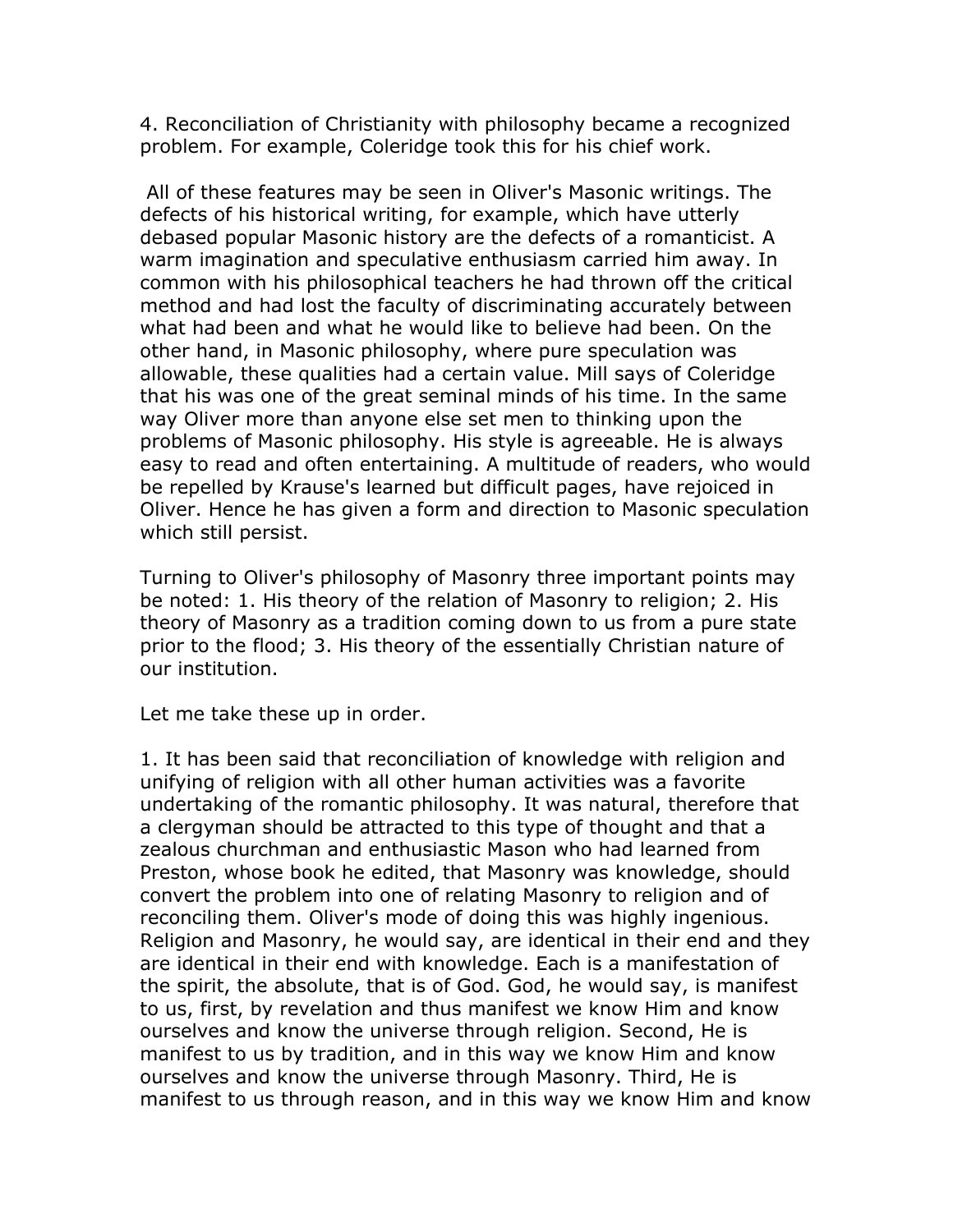ourselves and know the universe through knowledge or, as we have come to call it, science. In common with the romanticists he sought to throw the entire content of life into one interconnected whole; and this he found in God or in the absolute. Accordingly to him Masonry was one mode of approach to God, the other two being religion and science. If Krause's triad was law, religion, morals, given effect by state, church, Masonry, Oliver's is revelation, tradition, reason, expounded, handed down, developed and interpreted by religion, Masonry and science.

2. Oliver's theory of Masonry as a system of tradition seems to have been derived from Hutchinson. The latter deserves a moment's digression.

William Hutchinson (1732-1814), an English lawyer, is perhaps the earliest Masonic philosopher. In 1774 by permission of the Grand Lodge, which then insisted upon a right to censor all Masonic writing, Hutchinson published his chief Masonic work entitled "The Spirit of Masonry." Oliver himself has said that this book was "the first efficient attempt to explain in a rational and scientific manner the true philosophy of the order." Hutchinson's doctrine was that the lost word was symbolical of lost religious purity due to corruptions of the Jewish faith. He held that the master's degree symbolized the new law of Christ taking the place of the old law of Judaism which had become dead and corrupt. By a bit of fanciful etymologsr he derived Hiram (Huram) from the Greek heuramen (we have found it) and Acacia from the Greek alpha privative and Kakia (evil)--Akakia, freedom from evil, or freedom from sin. Thus, he says, the Master Mason "represents a man under the Christian doctrine saved from the grave of iniquity and raised to the faith of salvation." Hutchinson influenced Hemming, who wrote the lectures of the Ancients and a trace of this influence may be seen in America in the interpretation of the blazing star in our lectures.

Clearly enough Oliver got his cue from Hutchinson. But Hutchinson had identified religion and Masonry. This Oliver, as a clergyman of the established church, could not allow. Instead Oliver sought to unify them, that is while keeping them distinct to make them phases of a higher unity, to make them expressions of what is ultimately, though not immediately, one. This he did as has been seen by regarding each as a mode of approach to God. That conception led to his theory of Masonry as a body of tradition.

Briefly stated Oliver's theory is this. He held that Masonry was to be found as a body of tradition in the earliest periods of history as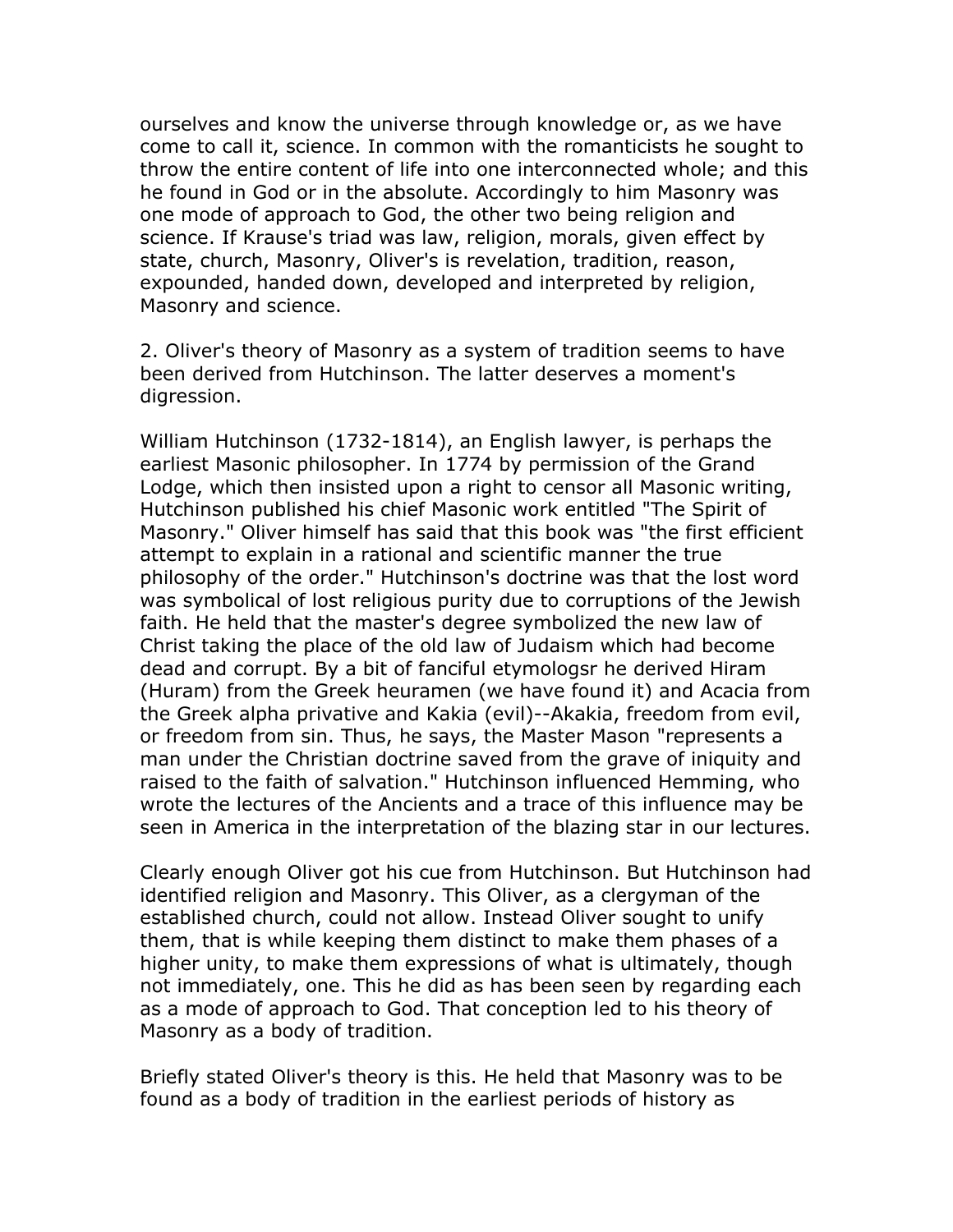recorded in Scripture. This tradition according to his enthusiastic speculations was taught by Seth to his descendants and was practiced by them as a pure or primitive Masonry before the flood. Thus it passed over to Noah and his descendants and at the dispersion of mankind was divided into pure Masonry and spurious Masonry. The pure Masonry passed through the patriarchs to Solomon and thence to the present institution. On the other hand, the pure tradition was corrupted among the pagans and took the form of the mysteries and initiatory rites of antiquity. Accordingly, he held, we have in Masonry a traditional science of morality veiled in allegory and illustrated by symbols.

3. Again taking his cue from Hutchinson, though the old charges to be true to holy church gave him some warrant--Oliver insisted that Masonry was strictly a Christian institution. He believed of course that Christianity was foretold and in a way revealed in the Old Testament and that the doctrine of the Trinity, for example, was clearly expounded therein. In the same way he held that the earliest of Masonic symbols also taught the doctrine of the Trinity and that the Masonic references to the Grand Architect of the Universe were references to Christ. Indeed in his system this was necessary. For if religion, which to him could mean only the Christian religion, and Masonry were to be unified it must be as setting before us different manifestations of the same God. There could be but one God and that triune God, the God of his religion, he held was made known to us by revelation, by tradition and by reason. Thus Oliver's interpretation of revelation determined his interpretation of the other two. If we bear this in mind we may accept his general philosophy without accepting this particular doctrine. For it needs only to postulate a more universal and more general religion than he professed, a religion above sects, creeds and dogmas to hold that such a religion along with Masonry and along with reason leads to God. Moreover Hindu and Mahommedan may each put his own interpretation on revelation and join in believing in these three modes of knowing the absolute. Mackey reproaches Oliver for narrowness and sectarianism. But the possibilities of his Masonic philosophy are as broad as could be desired. It was too soon in 1840 to ask a clergyman to go further in its application than he went.

What then are Oliver's answers to the three fundamental questions of Masonic philosophy?

1. What is the end of Masonry, for what does the institution exist? Oliver would answer, it is one in its end with religion and with science.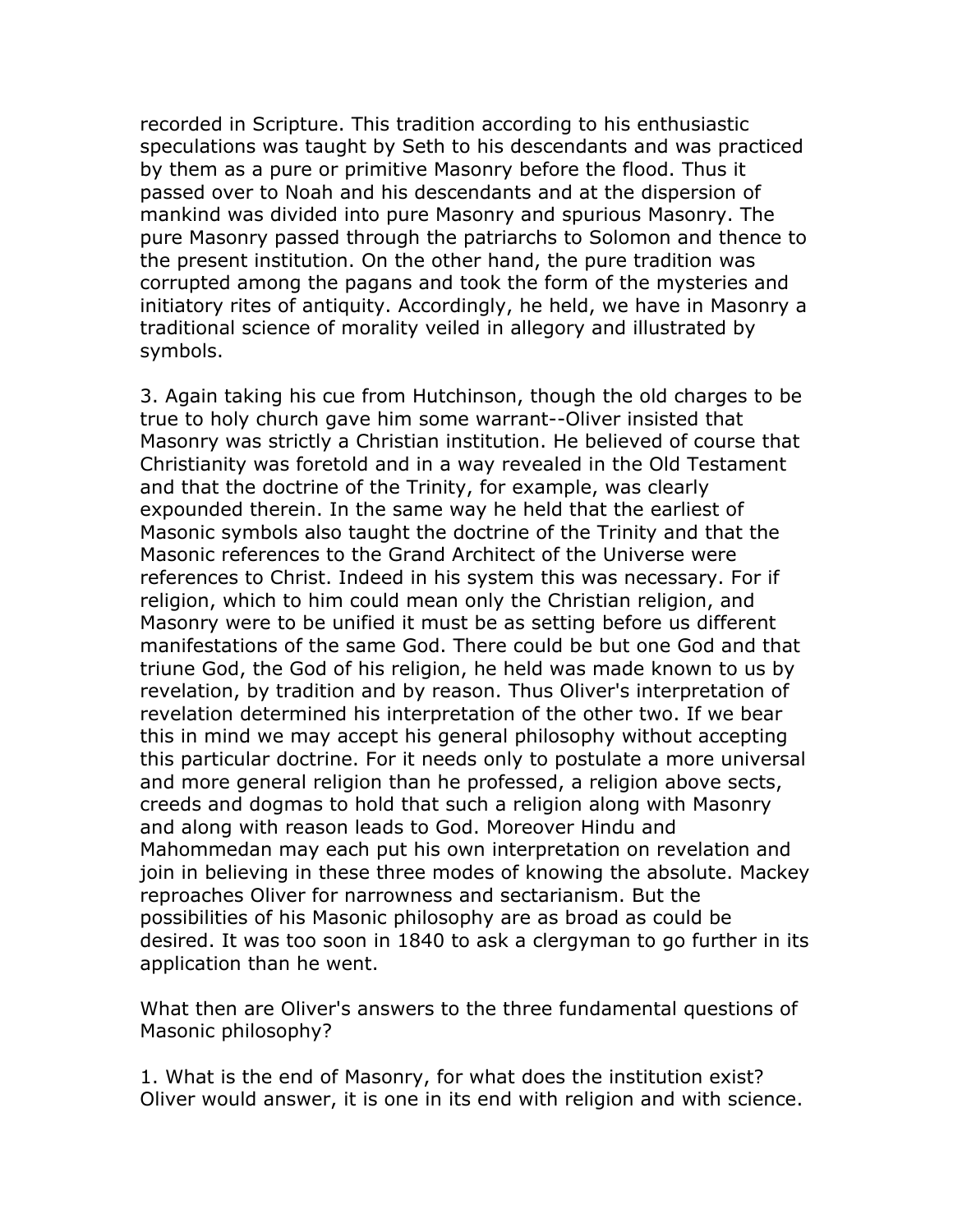Each of these are means through which we are brought into relation with the absolute. They are the means through which we know God and his works.

2. How does Masonry seek to achieve its end? Oliver would answer by preserving, handing down and interpreting a tradition of immemorial antiquity, a pure tradition from the childhood of the race.

3. What are the fundamental principles by which Masonry is governed in achieving its task? Oliver would say, the fundamental principles of Masonry are essentially the principles of religion as the basic principles of the moral world. But in Masonry they appear in a traditional form. Thus, for example, toleration in Masonry is a form of what in religion we call charity; universality in Masonry is a traditional form of what in religion we call love of one's neighbor.

As has been said, Krause's was a philosophy of Masonry in its relation to law and government. Preston's was a philosophy of Masonry in its relation to knowledge. Oliver's is a philosophy of Masonry in its relation to religion. Neither of the others has had a tithe of the influence which Oliver's philosophy has exerted upon Masonic thought. And on the whole his influence has been valuable and stimulating. A critic has said that "all he had to give was transcendental moonshine which shed a new light on old things for many a young doubter and seeker, but which contained no new life." In a sense this is so. Oliver's Masonic philosophy is an obvious product of a clergyman in the age of the romantic philosophy who had read and reflected upon Hutchinson. And yet it is not true that there is no new life in Oliver. Except for Krause nothing so well worth while has been pointed out for Masonry as the end which Oliver found for us. I cannot but feel that it is a great misfortune that his philosophy is being peddled out to a new generation in grandiloquent fragments through Grand Lodge orations and articles in the Masonic press instead of being apprehended as a whole.

## **THE SACRAMENT.**

"The Holy Supper is kept, indeed, In whatso we share with another's need; Not what we give, but what we share, For the gift without the giver is bare; Who bestows himself with his alms feeds three— Himself, his hungering brother, and Me." --J. R. Lowell. The Vision of Sir LaunfalI